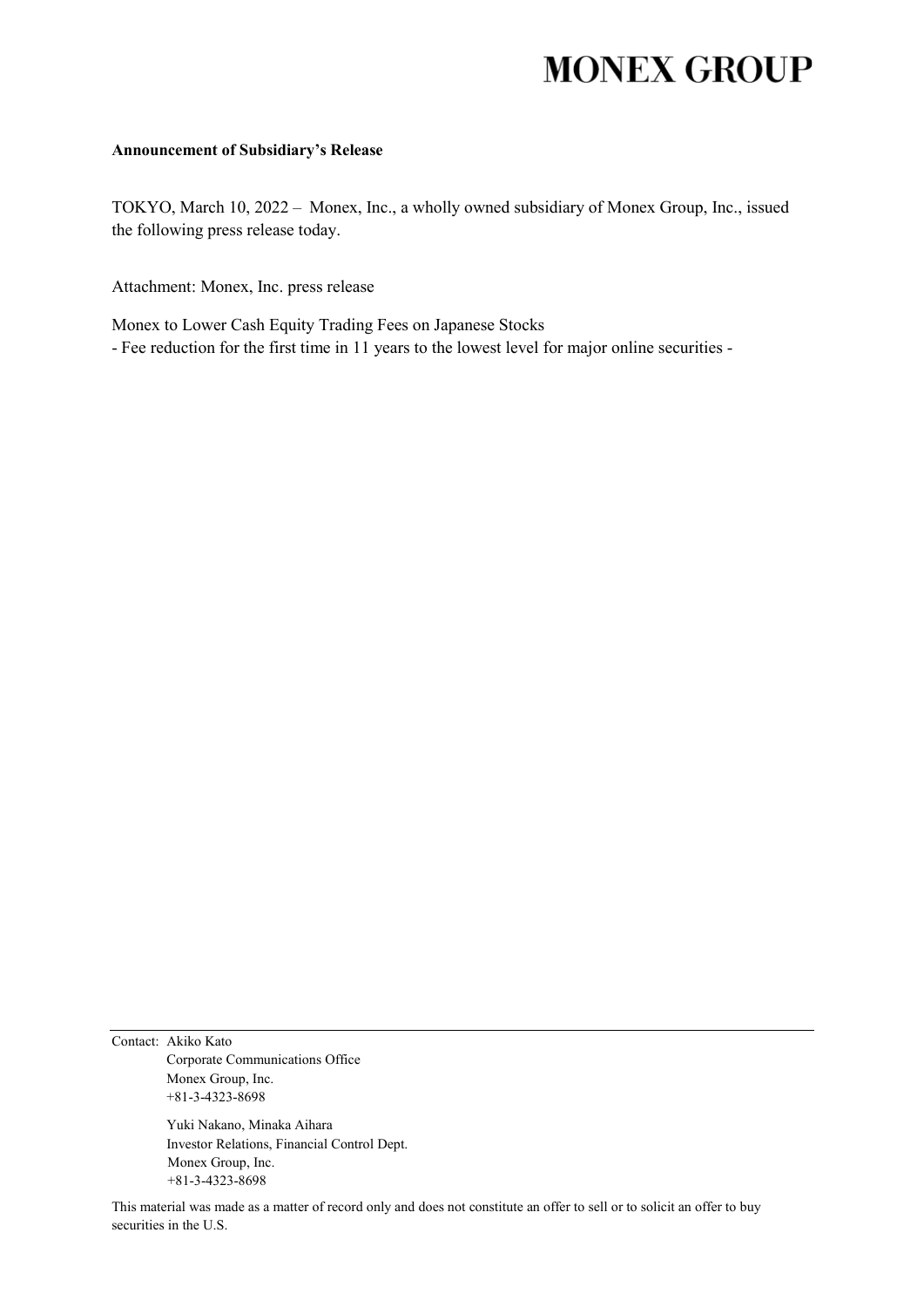

### **Monex to Lower Cash Equity Trading Fees on Japanese Stocks**

- Fee reduction for the first time in 11 years to the lowest level for major online securities -

TOKYO, March 10, 2022 – Monex, Inc. (headquarters; Minato-ku, Tokyo; Representative Director and President: Yuko Seimei; hereinafter, Monex) is pleased to announce that it will lower per trade cash equity trading fees applied to Japanese stocks as of settlement on Tuesday, March 22, 2022 (scheduled).

The minimum commission is ¥55, and the larger the settlement amount, the greater the reduction.

| <b>Per Trade Fee Table</b> |                                                                                        |                          |        |  |  |
|----------------------------|----------------------------------------------------------------------------------------|--------------------------|--------|--|--|
|                            | [Current] Except for the<br><b>Monex app</b>                                           | [Current] Monex app      | [New]  |  |  |
| Less than ¥50,000          | ¥110                                                                                   |                          | ¥55    |  |  |
| ¥50,001 - ¥100,000         |                                                                                        |                          | ¥99    |  |  |
| ¥100,001 - ¥ 200,000       | ¥198                                                                                   |                          | ¥115   |  |  |
| ¥200,001 - ¥300,000        | ¥275                                                                                   |                          | ¥275   |  |  |
| ¥300,001 - ¥400,000        | ¥385                                                                                   |                          |        |  |  |
| ¥400,001 - ¥500,000        | ¥495                                                                                   |                          |        |  |  |
| ¥500.001 - ¥1.000.000      | Market order: ¥1,100<br>Limit order: ¥1,650                                            |                          | ¥535   |  |  |
| ¥1,000,001 - ¥1,500,000    | Market order: 0.11% of<br>contract amount<br>Limit order: 0.165% of<br>contract amount | 0.11% of contract amount | ¥640   |  |  |
| ¥1,500,001 - ¥30,000,000   |                                                                                        |                          | ¥1,013 |  |  |
| More than ¥30,000,000      |                                                                                        |                          | ¥1,070 |  |  |

#### **Cash equity trading fees by contract amount band (tax included) \*1**

COPYRIGHT @ MONEX, Inc.

\*1 IFA (Independent Financial Advisors) and call center fees are not eligible.

#### **■ Background**

Since its foundation, Monex has been offering a range of services in a way to offer a better investment environment for individual investors. Since fiscal year 2020, Monex has been committed to the Asset Management Model vision, i.e. to help customers increase their assets. To this end, Monex is striving to provide an even better trading environment for its customers as they manage and build their assets, for example, by expanding services related to US stocks and mutual funds as well as lowering fees for Japanese stock margin trading.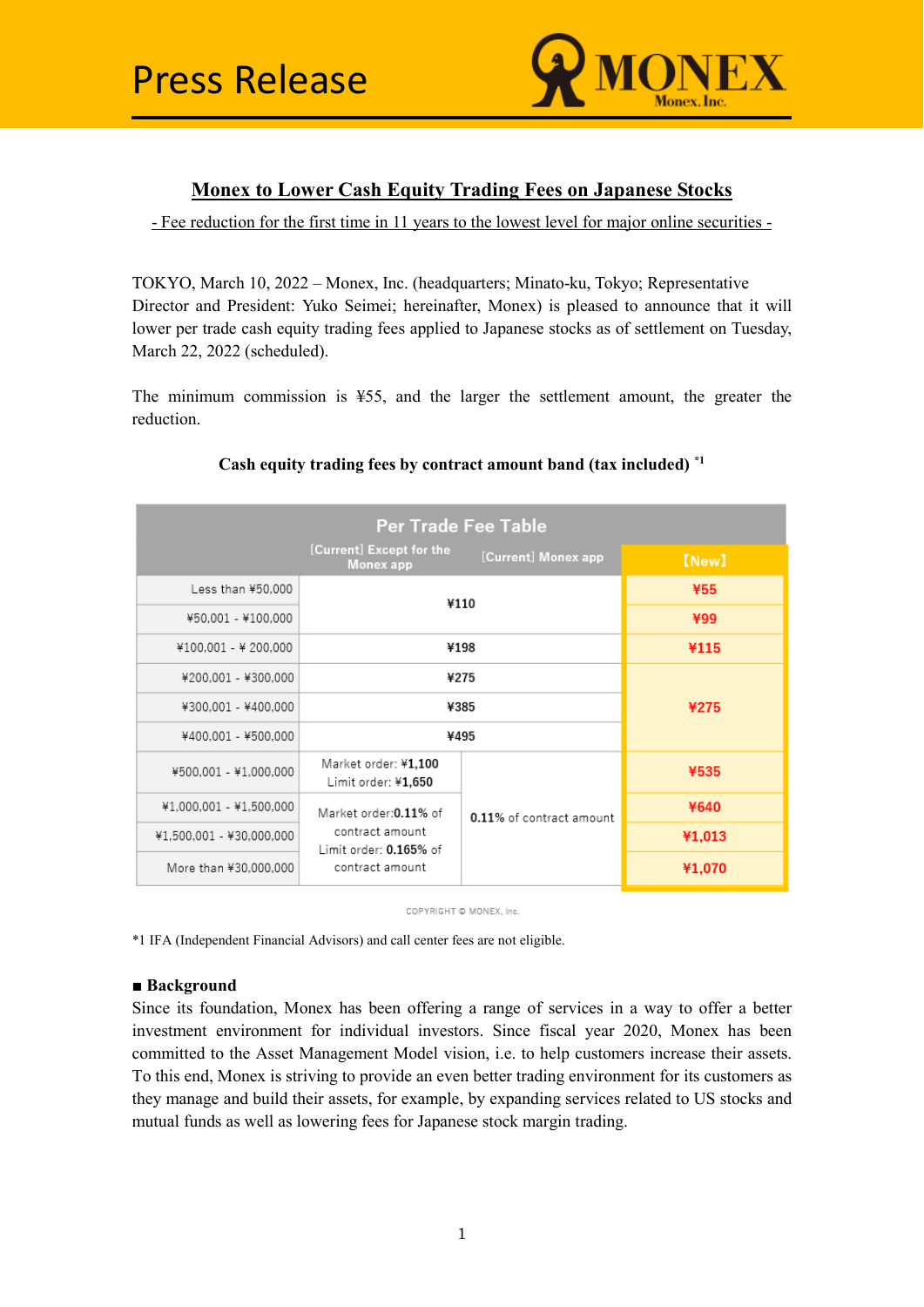Monex has differentiated itself primarily through our unique services that are well received by our customers, including Monex Scouter which offers investment information, a series of tools called Monex Trader, and Odd-lot trading which allows customers to buy odd-lot shares with no purchase fee.

Building on these efforts, Monex has decided to lower our per trade cash equity trading fees applied to Japanese stocks for almost all settlement amounts, hoping many more customers will enjoy our stock trading services in a low-cost environment. This is the first time since May 2011 that the company will revise its cash equity trading fees. Customers can use the cash equity trading services at the lowest trading fees<sup>\*2</sup> for major online securities (for customers who chose per trading commission course).

\*2 According to March 10, 2022, survey by Monex. Major online online brokerage companies are defined as au Kabucom Securities, SBI Securities, Matsui Securities, Rakuten Securities and Monex, Inc.

#### **■ Comparison of Cash Equity Trading Fees of Major Online Securities**

| Contract<br>amount          | <b>PMONEX</b> | <b>SBI Securities</b> | <b>Rakuten</b><br><b>Securities</b> | au Kabucom<br><b>Securities</b> | Matsui<br><b>Securities</b> |
|-----------------------------|---------------|-----------------------|-------------------------------------|---------------------------------|-----------------------------|
| Less than<br>¥50,000        | ¥55           |                       |                                     |                                 |                             |
| ¥50,001 -<br>¥100.000       | ¥99           | Same as left          | Same as left                        | Same as left                    | - *3                        |
| ¥100,001 -<br>¥ 200.000     | ¥115          |                       |                                     |                                 |                             |
| ¥300.001 -<br>¥500,000      | ¥275          |                       |                                     |                                 |                             |
| ¥500.001 -<br>¥1.000.000    | ¥535          |                       |                                     |                                 |                             |
| ¥1,000,001 -<br>¥1,500,000  | ¥640          |                       |                                     | $-41,584*4$                     |                             |
| ¥1.500.001 -<br>¥30,000,000 | ¥1,013        |                       |                                     | - ¥4.059*4                      |                             |
| More than<br>¥30,000,000    | ¥1,070        |                       |                                     | - ¥4.059*4                      |                             |

#### **Comparison of Cash Equity Trading Fees of Major Online Securities (per trading fees, tax included)**

COPYRIGHT @ MONEX, Inc.

\*3 Matsui Securities does not have a commission structure based on the amount of one trading.

\*4 Commission fee of au Kabucom Securities for the contract amount over ¥1,000,000 is as follows; Execution amount x 0.099% (including tax) +  $\frac{100}{100}$  [Maximum:  $\frac{100}{100}$ ].